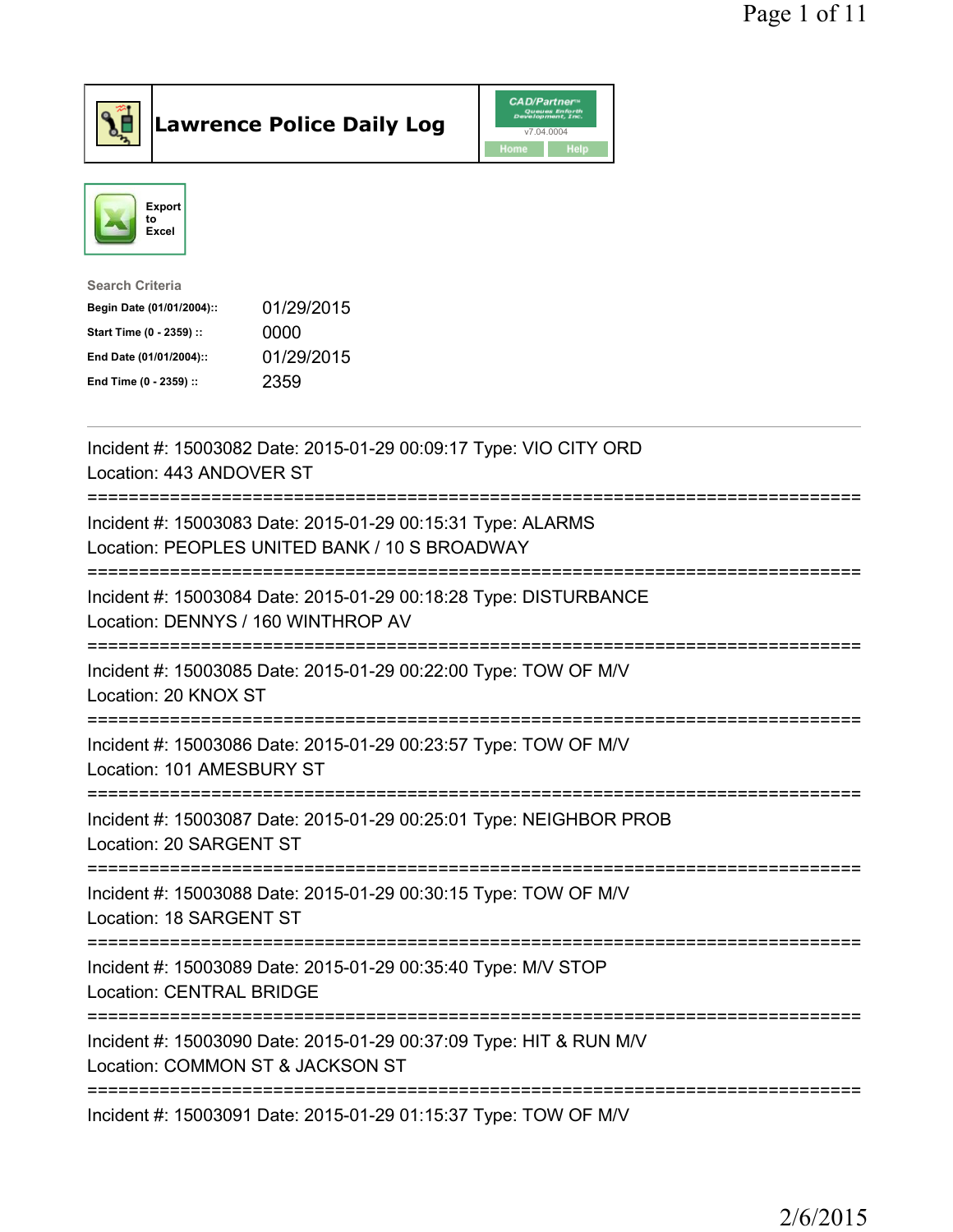Location: VALLEY'S TOWING / 150 MERRIMACK ST =========================================================================== Incident #: 15003092 Date: 2015-01-29 01:44:17 Type: M/V STOP Location: BROADWAY & VALLEY ST =========================================================================== Incident #: 15003093 Date: 2015-01-29 01:44:54 Type: M/V STOP Location: LOWELL ST & TOWER HILL ST =========================================================================== Incident #: 15003094 Date: 2015-01-29 01:51:08 Type: M/V STOP Location: 10 MELROSE ST =========================================================================== Incident #: 15003095 Date: 2015-01-29 01:58:12 Type: DISTURBANCE Location: 25 DARTMOUTH ST =========================================================================== Incident #: 15003096 Date: 2015-01-29 02:15:00 Type: M/V STOP Location: BROADWAY & ESSEX ST =========================================================================== Incident #: 15003097 Date: 2015-01-29 02:54:55 Type: M/V STOP Location: BROADWAY & TREMONT ST =========================================================================== Incident #: 15003098 Date: 2015-01-29 03:02:11 Type: M/V STOP Location: FERRY ST & MARSTON =========================================================================== Incident #: 15003099 Date: 2015-01-29 03:21:13 Type: AMBULANCE ASSSI Location: S UNION ST & SALEM ST =========================================================================== Incident #: 15003100 Date: 2015-01-29 03:53:29 Type: ALARMS Location: CITY HALL / 200 COMMON ST =========================================================================== Incident #: 15003101 Date: 2015-01-29 04:20:19 Type: ALARMS Location: VICTOR JARVIS / 327 HAVERHILL ST =========================================================================== Incident #: 15003102 Date: 2015-01-29 04:24:55 Type: ALARMS Location: NAPOLI PIZZA + SUBS / 79 COMMON ST =========================================================================== Incident #: 15003103 Date: 2015-01-29 04:42:11 Type: ALARMS Location: KEY POLYMER / 17 SHEPARD ST =========================================================================== Incident #: 15003104 Date: 2015-01-29 04:58:04 Type: DISTURBANCE Location: 1131 ESSEX ST =========================================================================== Incident #: 15003105 Date: 2015-01-29 05:13:43 Type: ALARMS Location: 23 BELLEVUE ST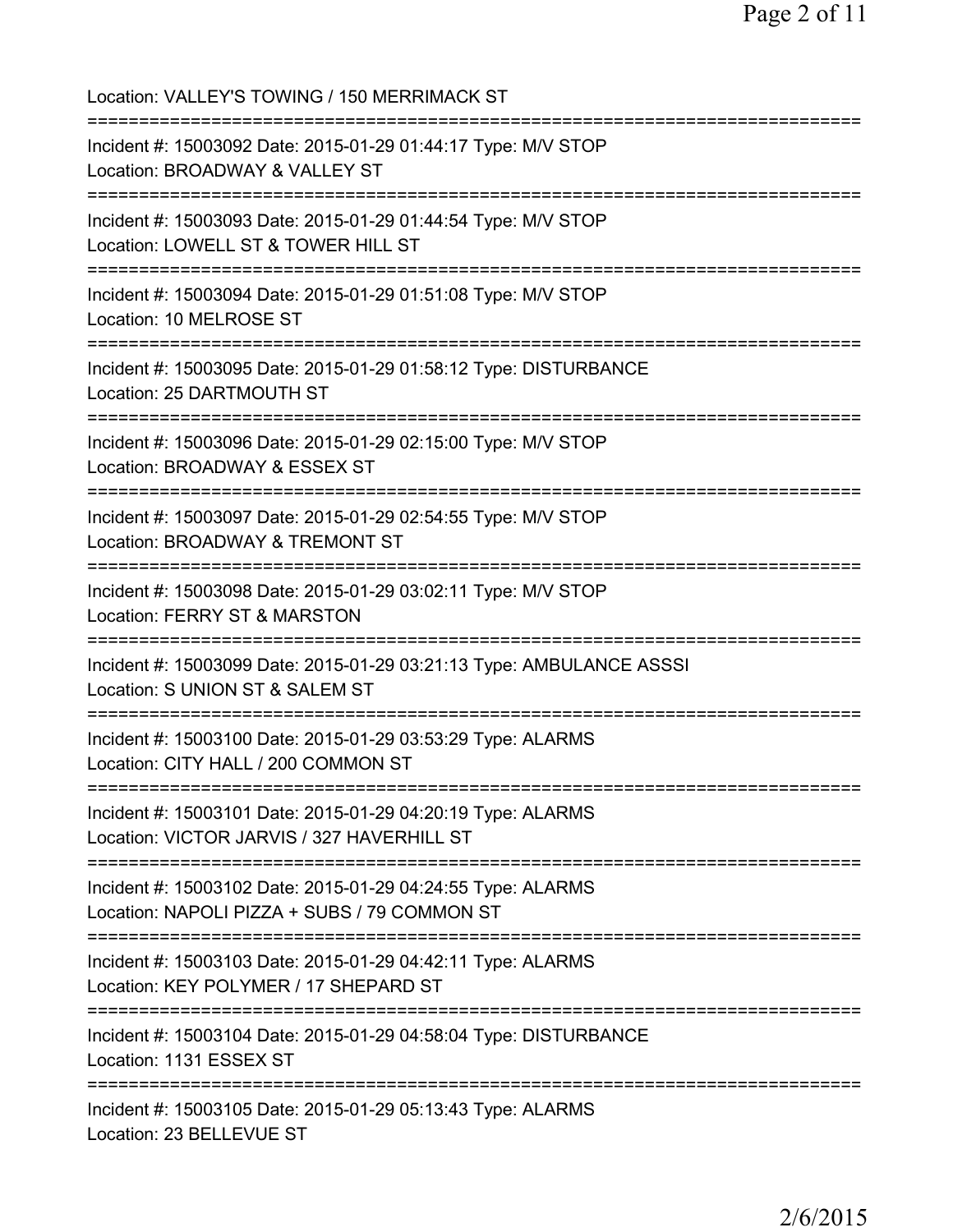| Incident #: 15003106 Date: 2015-01-29 05:35:06 Type: AUTO ACC/NO PI<br>Location: DPW / 31 AUBURN ST                                              |
|--------------------------------------------------------------------------------------------------------------------------------------------------|
| Incident #: 15003107 Date: 2015-01-29 05:49:13 Type: ALARMS<br>Location: OLIVER SCHOOL / 183 HAVERHILL ST                                        |
| Incident #: 15003108 Date: 2015-01-29 05:57:31 Type: ALARMS<br>Location: LAWRENCE HIGH SCHOOL / 71 N PARISH RD<br>============================== |
| Incident #: 15003109 Date: 2015-01-29 05:59:02 Type: ALARMS<br>Location: PARTHUM SCHOOL / 255 E HAVERHILL ST                                     |
| Incident #: 15003110 Date: 2015-01-29 06:12:52 Type: ALARMS<br>Location: LAMARCHE SUPERMARKET / 334 LAWRENCE ST                                  |
| Incident #: 15003111 Date: 2015-01-29 06:21:26 Type: ALARMS<br>Location: COMMUNITY DAYCARE / 190 HAMPSHIRE ST                                    |
| Incident #: 15003112 Date: 2015-01-29 06:36:50 Type: ALARMS<br>Location: BAY STATE DISCOUNTS / 295 ESSEX ST                                      |
| Incident #: 15003113 Date: 2015-01-29 06:53:27 Type: TOW OF M/V<br>Location: HAFFNERS GAS STATION / 262 LAWRENCE ST                              |
| Incident #: 15003114 Date: 2015-01-29 07:16:48 Type: ALARMS<br>Location: 4TH FLOOR - YMCA ADMIN OFFICE / 101 AMESBURY ST FL 4                    |
| Incident #: 15003115 Date: 2015-01-29 07:18:49 Type: M/V STOP<br>Location: BROADWAY & ESSEX ST                                                   |
| Incident #: 15003116 Date: 2015-01-29 07:30:10 Type: AUTO ACC/NO PI<br>Location: CITIZENS BANK / 160 WINTHROP AV                                 |
| Incident #: 15003117 Date: 2015-01-29 07:34:31 Type: ALARMS<br>Location: LAW GRILLE / 2 AMESBURY ST                                              |
| Incident #: 15003118 Date: 2015-01-29 08:06:18 Type: M/V STOP<br>Location: CANAL ST & MARSTON ST                                                 |
| Incident #: 15003119 Date: 2015-01-29 08:07:43 Type: M/V STOP<br>Location: 90 LOWELL ST                                                          |
|                                                                                                                                                  |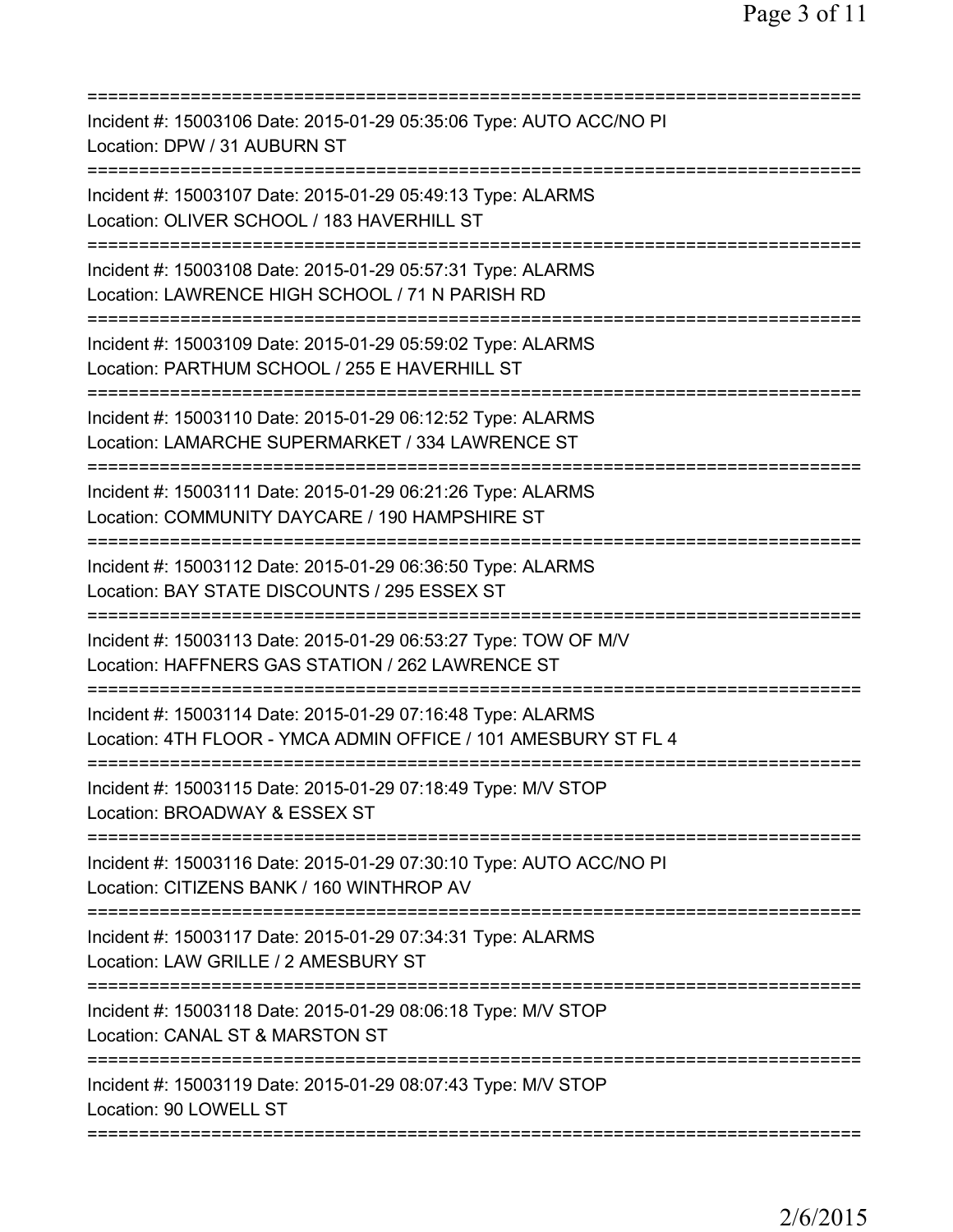| Incident #: 15003120 Date: 2015-01-29 08:21:08 Type: M/V STOP<br>Location: S BROADWAY & FARLEY ST         |
|-----------------------------------------------------------------------------------------------------------|
| Incident #: 15003121 Date: 2015-01-29 08:29:55 Type: ALARM/HOLD<br>Location: WASH N TIME / 72 UNION ST    |
| Incident #: 15003122 Date: 2015-01-29 08:37:06 Type: M/V STOP<br>Location: 4 BROADWAY                     |
| Incident #: 15003123 Date: 2015-01-29 08:55:52 Type: HIT & RUN M/V<br>Location: 121 PERRY AV              |
| Incident #: 15003124 Date: 2015-01-29 08:59:26 Type: TRESPASSING<br>Location: 45 BROADWAY                 |
| Incident #: 15003125 Date: 2015-01-29 09:11:54 Type: ASSSIT OTHER PD<br>Location: 89 TRENTON ST           |
| Incident #: 15003126 Date: 2015-01-29 09:21:31 Type: UNWANTEDGUEST<br>Location: 22 HOLLY ST               |
| Incident #: 15003127 Date: 2015-01-29 09:25:54 Type: NEIGHBOR PROB<br>Location: 229 ERVING AV             |
| Incident #: 15003128 Date: 2015-01-29 09:28:53 Type: 209A/SERVE<br>Location: 14 PACKARD ST                |
| Incident #: 15003129 Date: 2015-01-29 09:32:25 Type: HIT & RUN M/V<br>Location: GREENFIELD ST & LORING ST |
| Incident #: 15003130 Date: 2015-01-29 09:38:07 Type: AUTO ACC/NO PI<br>Location: GENERAL ST & PROSPECT ST |
| Incident #: 15003131 Date: 2015-01-29 09:39:40 Type: MV/BLOCKING<br>Location: 47 LEXINGTON ST             |
| Incident #: 15003132 Date: 2015-01-29 09:41:59 Type: 209A/SERVE<br>Location: 9 EASTON ST                  |
| Incident #: 15003133 Date: 2015-01-29 09:44:34 Type: B&E FOLLOW UP<br>Location: 1 PARKER ST               |
| Incident #: 15003134 Date: 2015-01-29 09:53:18 Type: 209A/SERVE                                           |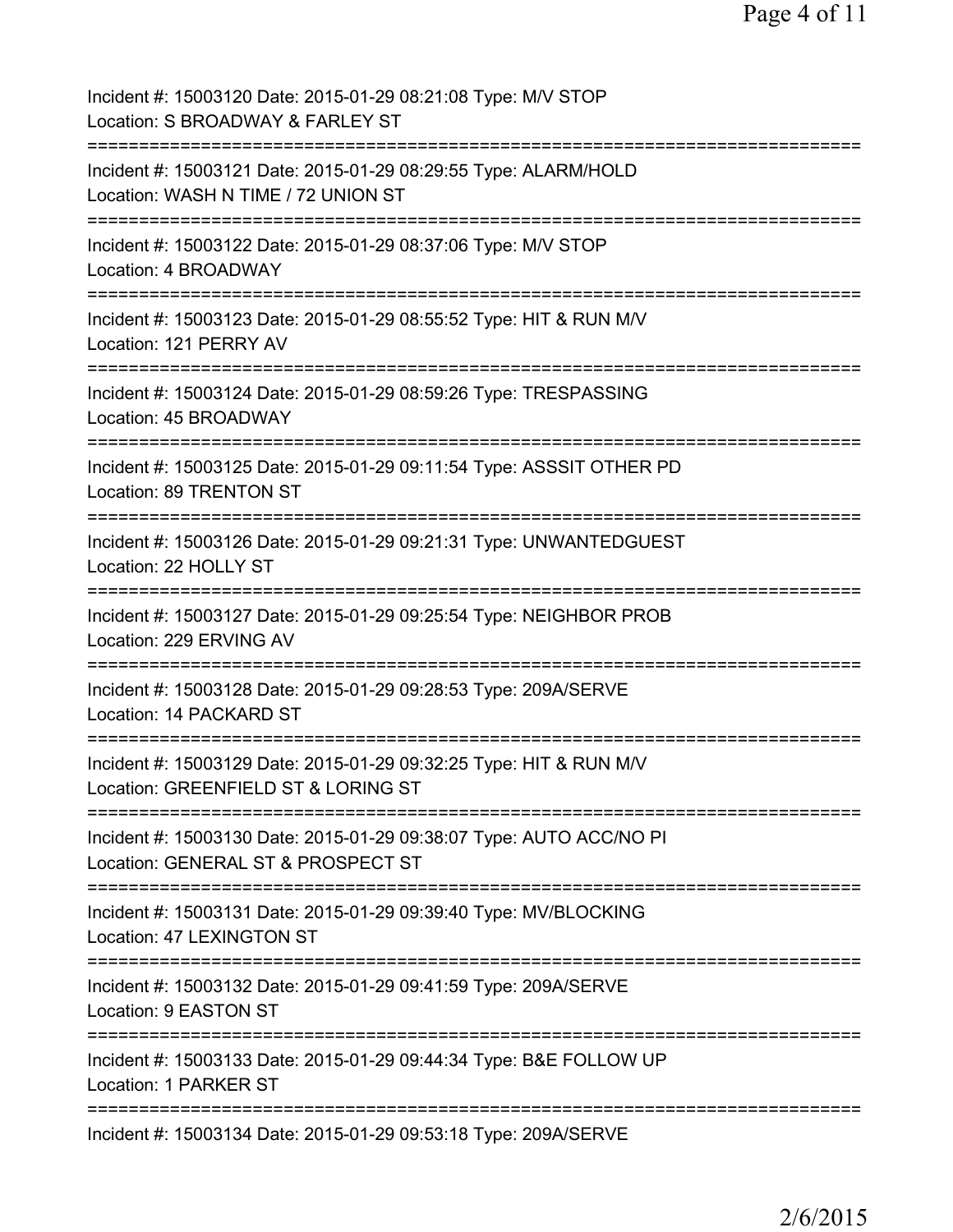Location: 501 MT. VERNON =========================================================================== Incident #: 15003135 Date: 2015-01-29 09:58:15 Type: NEIGHBOR PROB Location: 245 BROADWAY #3 =========================================================================== Incident #: 15003136 Date: 2015-01-29 10:01:03 Type: M/V STOP Location: HOLLY ST =========================================================================== Incident #: 15003137 Date: 2015-01-29 10:36:29 Type: TOW/ABANDONED Location: 355 PARK ST =========================================================================== Incident #: 15003139 Date: 2015-01-29 10:39:59 Type: CK WELL BEING Location: 107 GARDEN ST FL 3 =========================================================================== Incident #: 15003138 Date: 2015-01-29 10:40:04 Type: M/V STOP Location: BROADWAY & ESSEX ST =========================================================================== Incident #: 15003140 Date: 2015-01-29 10:41:39 Type: TOW OF M/V Location: 65 UNION ST =========================================================================== Incident #: 15003141 Date: 2015-01-29 10:44:13 Type: MAL DAMAGE Location: 141 AMESBURY ST =========================================================================== Incident #: 15003142 Date: 2015-01-29 10:44:55 Type: DISORDERLY Location: 7 VINE ST =========================================================================== Incident #: 15003143 Date: 2015-01-29 10:47:38 Type: M/V STOP Location: HAVERHILL ST & MIDDLEBURY ST =========================================================================== Incident #: 15003144 Date: 2015-01-29 10:59:23 Type: MV/BLOCKING Location: 431 COMMON ST =========================================================================== Incident #: 15003145 Date: 2015-01-29 11:00:18 Type: MV/BLOCKING Location: POST OFFICE / 431 COMMON ST =========================================================================== Incident #: 15003146 Date: 2015-01-29 11:03:15 Type: VIO 209A Location: 8 ALLSTON ST =========================================================================== Incident #: 15003147 Date: 2015-01-29 11:10:59 Type: HIT & RUN M/V Location: 99 FORREST ST =========================================================================== Incident #: 15003148 Date: 2015-01-29 11:13:47 Type: TOW OF M/V Location: 101 AMESBURY ST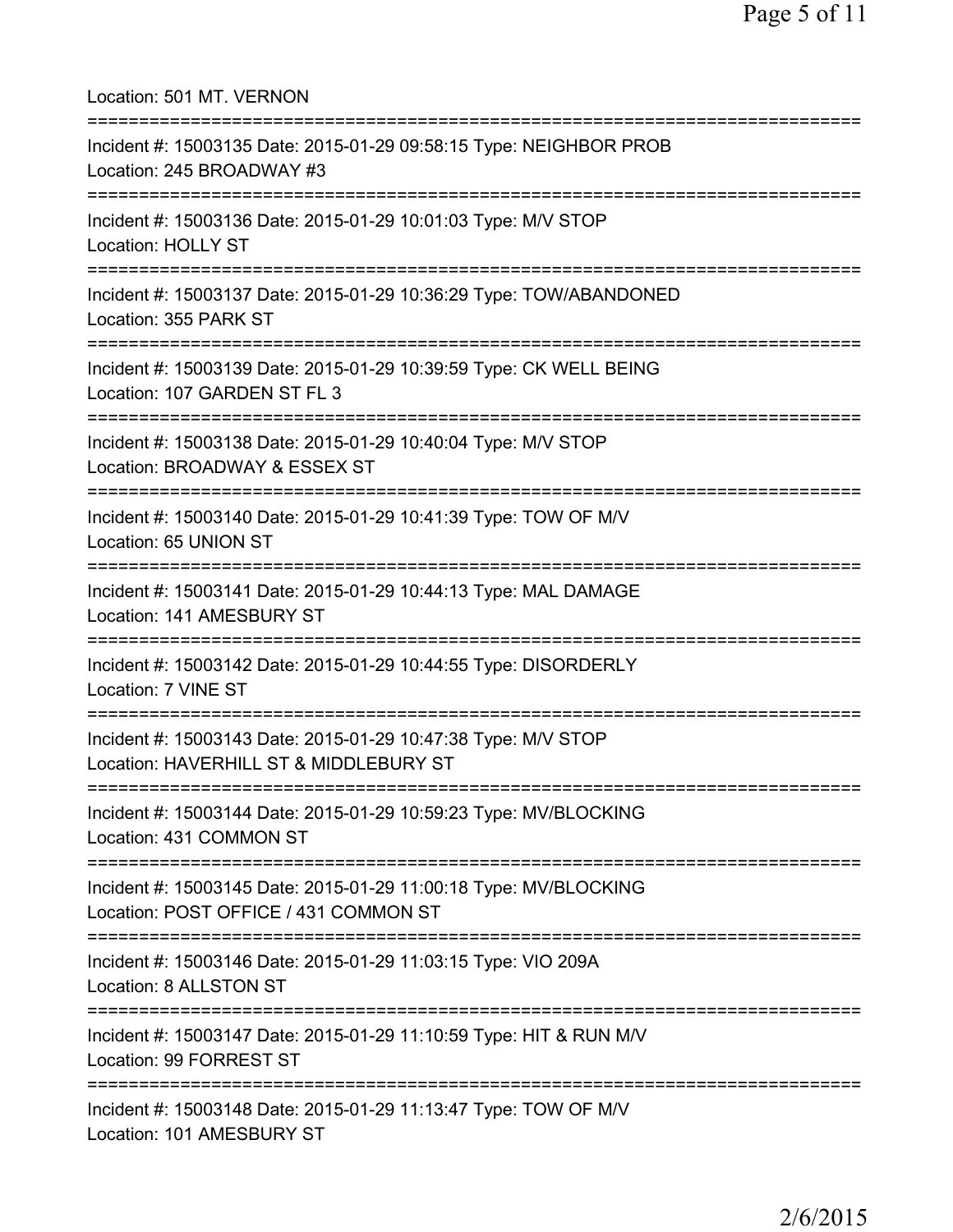| Incident #: 15003149 Date: 2015-01-29 11:14:12 Type: UNWANTEDGUEST<br>Location: 64 WATER ST #1<br>===================<br>===================                        |
|---------------------------------------------------------------------------------------------------------------------------------------------------------------------|
| Incident #: 15003150 Date: 2015-01-29 11:16:23 Type: VIO CITY ORD<br>Location: CAULKINS CT & WATER ST                                                               |
| Incident #: 15003151 Date: 2015-01-29 11:23:40 Type: AUTO ACC/UNK PI<br>Location: LOWELL & HAMPSHIRE                                                                |
| Incident #: 15003152 Date: 2015-01-29 11:33:42 Type: DOMESTIC/PROG<br>Location: 26 CRESCENT ST #1                                                                   |
| Incident #: 15003153 Date: 2015-01-29 11:46:44 Type: M/V STOP<br>Location: MARSTON & SHELLEY                                                                        |
| ========================<br>Incident #: 15003154 Date: 2015-01-29 12:01:32 Type: B&E/ATTEMPY<br>Location: E KINGSTON ST & S BROADWAY<br>=========================== |
| Incident #: 15003155 Date: 2015-01-29 12:04:11 Type: KEEP PEACE<br>Location: APPLETON ST & METHUEN ST<br>================================                           |
| Incident #: 15003156 Date: 2015-01-29 12:05:39 Type: NOTIFICATION<br>Location: 107 GARDEN ST #3                                                                     |
| Incident #: 15003157 Date: 2015-01-29 12:20:26 Type: AUTO ACC/NO PI<br>Location: 55 CEDAR ST                                                                        |
| Incident #: 15003158 Date: 2015-01-29 12:34:11 Type: GUN CALL<br>Location: 25 JORDAN ST                                                                             |
| Incident #: 15003159 Date: 2015-01-29 12:48:32 Type: ALARMS<br>Location: 370 ESSEX ST                                                                               |
| Incident #: 15003160 Date: 2015-01-29 12:53:17 Type: IDENTITY THEFT<br>Location: 8 BEACONFIELD                                                                      |
| Incident #: 15003161 Date: 2015-01-29 13:09:15 Type: B&E/PAST<br>Location: 2 SARATOGA TER                                                                           |
| Incident #: 15003162 Date: 2015-01-29 13:19:28 Type: 209A/SERVE<br>Location: 316 MARKET ST                                                                          |
|                                                                                                                                                                     |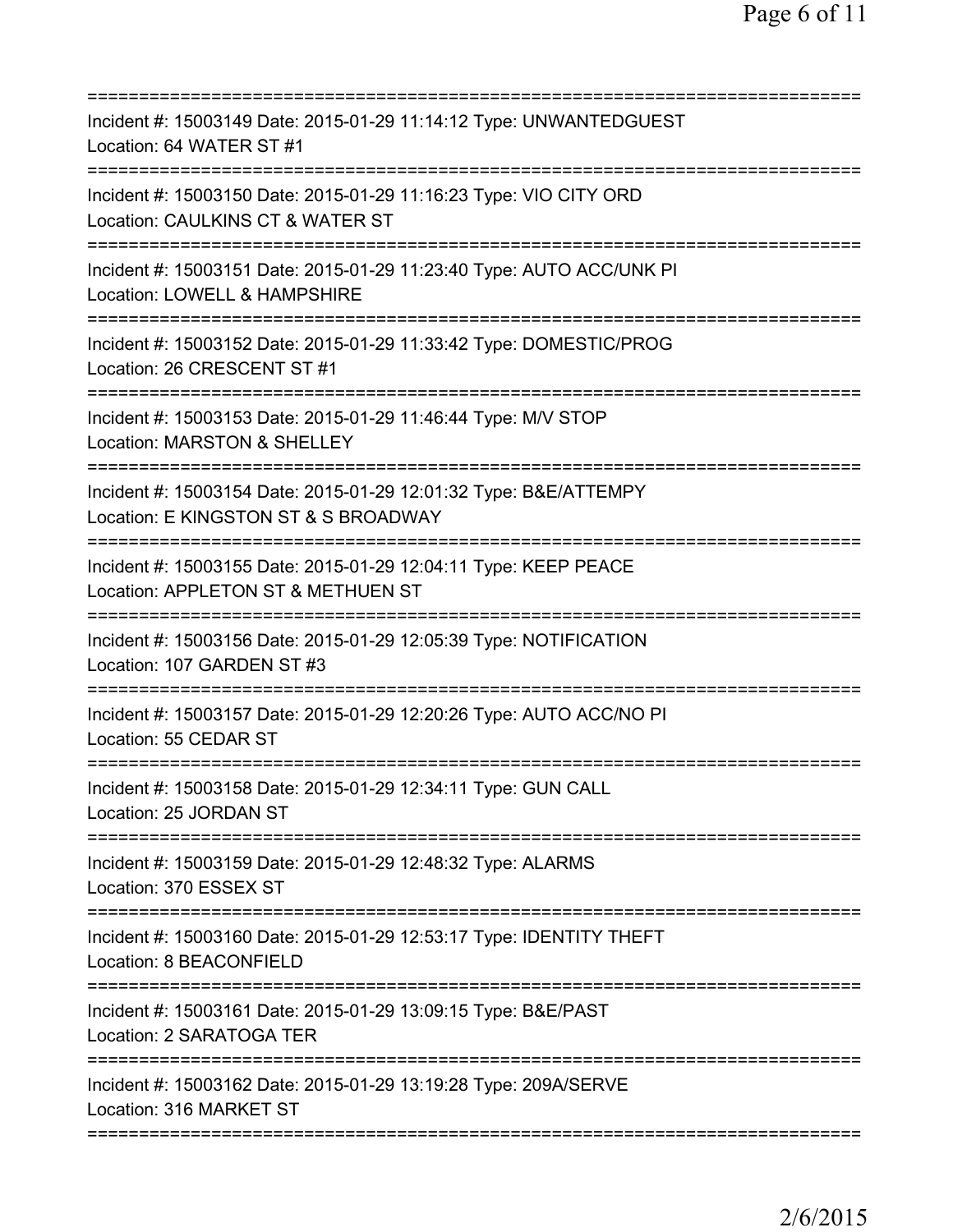| Incident #: 15003163 Date: 2015-01-29 13:21:26 Type: MV/BLOCKING<br>Location: ABBOTT ST & FOSTER ST                                 |
|-------------------------------------------------------------------------------------------------------------------------------------|
| Incident #: 15003164 Date: 2015-01-29 13:26:52 Type: DOMESTIC/PROG<br>Location: 13 JORDAN ST                                        |
| Incident #: 15003165 Date: 2015-01-29 14:08:53 Type: COURT DOC SERVE<br>Location: 20 HAWLEY ST                                      |
| Incident #: 15003166 Date: 2015-01-29 14:26:41 Type: B&E/PROG<br>Location: 11 BAILEY ST                                             |
| Incident #: 15003167 Date: 2015-01-29 14:39:07 Type: UNKNOWN PROB<br>Location: 6 ORCHARD ST                                         |
| Incident #: 15003168 Date: 2015-01-29 14:51:03 Type: B&E/PAST<br>Location: 31 EASTON ST                                             |
| Incident #: 15003169 Date: 2015-01-29 15:07:56 Type: CK WELL BEING<br>Location: 12C TENNEY ST<br>;================================= |
| Incident #: 15003170 Date: 2015-01-29 15:13:30 Type: AUTO ACC/UNK PI<br>Location: LEXINGTON ST & MYRTLE ST                          |
| Incident #: 15003171 Date: 2015-01-29 15:15:56 Type: DISTURBANCE<br>Location: 224 WATER ST                                          |
| Incident #: 15003172 Date: 2015-01-29 15:19:34 Type: AUTO ACC/UNK PI<br>Location: 150 ARLINGTON ST                                  |
| Incident #: 15003173 Date: 2015-01-29 15:21:08 Type: THREATS<br>Location: 360 MERRIMACK ST FL 4                                     |
| ---------------------------<br>Incident #: 15003174 Date: 2015-01-29 15:28:43 Type: FRAUD<br>Location: 131 HAVERHILL ST #1          |
| Incident #: 15003175 Date: 2015-01-29 15:32:32 Type: SUS PERS/MV<br>Location: 37 BROMFIELD ST                                       |
| Incident #: 15003176 Date: 2015-01-29 15:46:11 Type: MEDIC SUPPORT<br>Location: 18 WINTHROP AV                                      |
| Incident #: 15003178 Date: 2015-01-29 15:50:16 Type: INVESTIGATION                                                                  |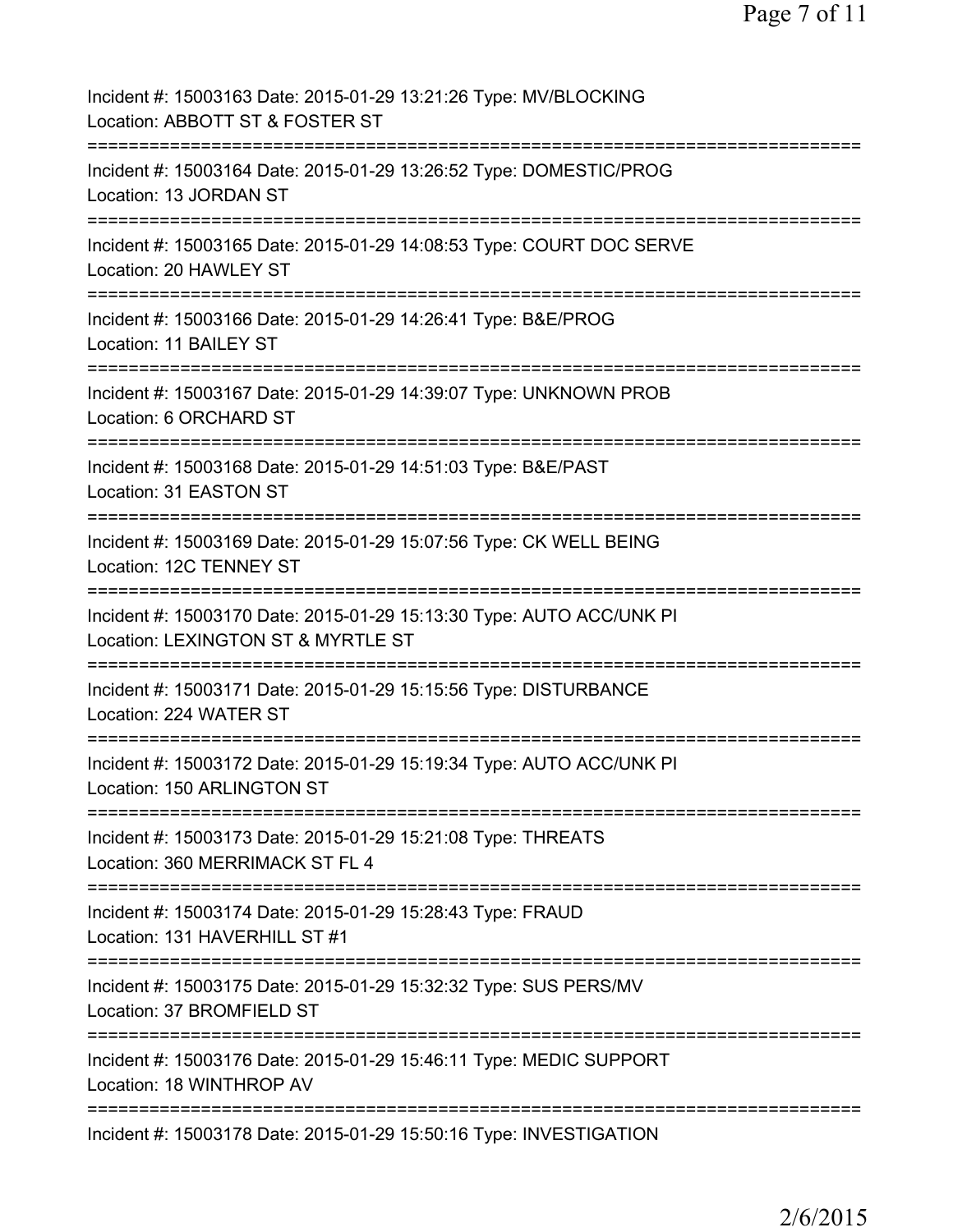Location: MCDONALDS / 50 BROADWAY =========================================================================== Incident #: 15003177 Date: 2015-01-29 15:50:18 Type: ROBBERY PAST Location: 50 BROADWAY =========================================================================== Incident #: 15003179 Date: 2015-01-29 16:02:34 Type: GENERAL SERV Location: 50 BROADWAY =========================================================================== Incident #: 15003180 Date: 2015-01-29 16:07:22 Type: ALARMS Location: 207 HAVERHILL ST =========================================================================== Incident #: 15003181 Date: 2015-01-29 16:08:38 Type: ADMININSTR Location: 90 LOWELL ST =========================================================================== Incident #: 15003182 Date: 2015-01-29 16:16:56 Type: AUTO ACC/NO PI Location: ESSEX ST & OXFORD ST =========================================================================== Incident #: 15003183 Date: 2015-01-29 16:38:55 Type: MV/BLOCKING Location: 12-14 YOUNG AV =========================================================================== Incident #: 15003184 Date: 2015-01-29 17:12:18 Type: MEDIC SUPPORT Location: 49 W. LAUREL =========================================================================== Incident #: 15003185 Date: 2015-01-29 17:17:25 Type: ALARMS Location: BROADWAY PLAZA INSURANCE / 310 BROADWAY =========================================================================== Incident #: 15003186 Date: 2015-01-29 17:20:16 Type: MEDIC SUPPORT Location: 11 BRADFORD ST =========================================================================== Incident #: 15003187 Date: 2015-01-29 17:24:48 Type: AUTO ACC/UNK PI Location: FRANKLIN & LOWELL =========================================================================== Incident #: 15003188 Date: 2015-01-29 17:25:54 Type: ALARMS Location: 20 LYNN ST =========================================================================== Incident #: 15003189 Date: 2015-01-29 17:59:19 Type: TRESPASSING Location: 77 S UNION ST =========================================================================== Incident #: 15003190 Date: 2015-01-29 18:06:41 Type: UNWANTEDGUEST Location: 499 ESSEX ST =========================================================================== Incident #: 15003191 Date: 2015-01-29 18:08:51 Type: HIT & RUN M/V Location: 15 WEST ST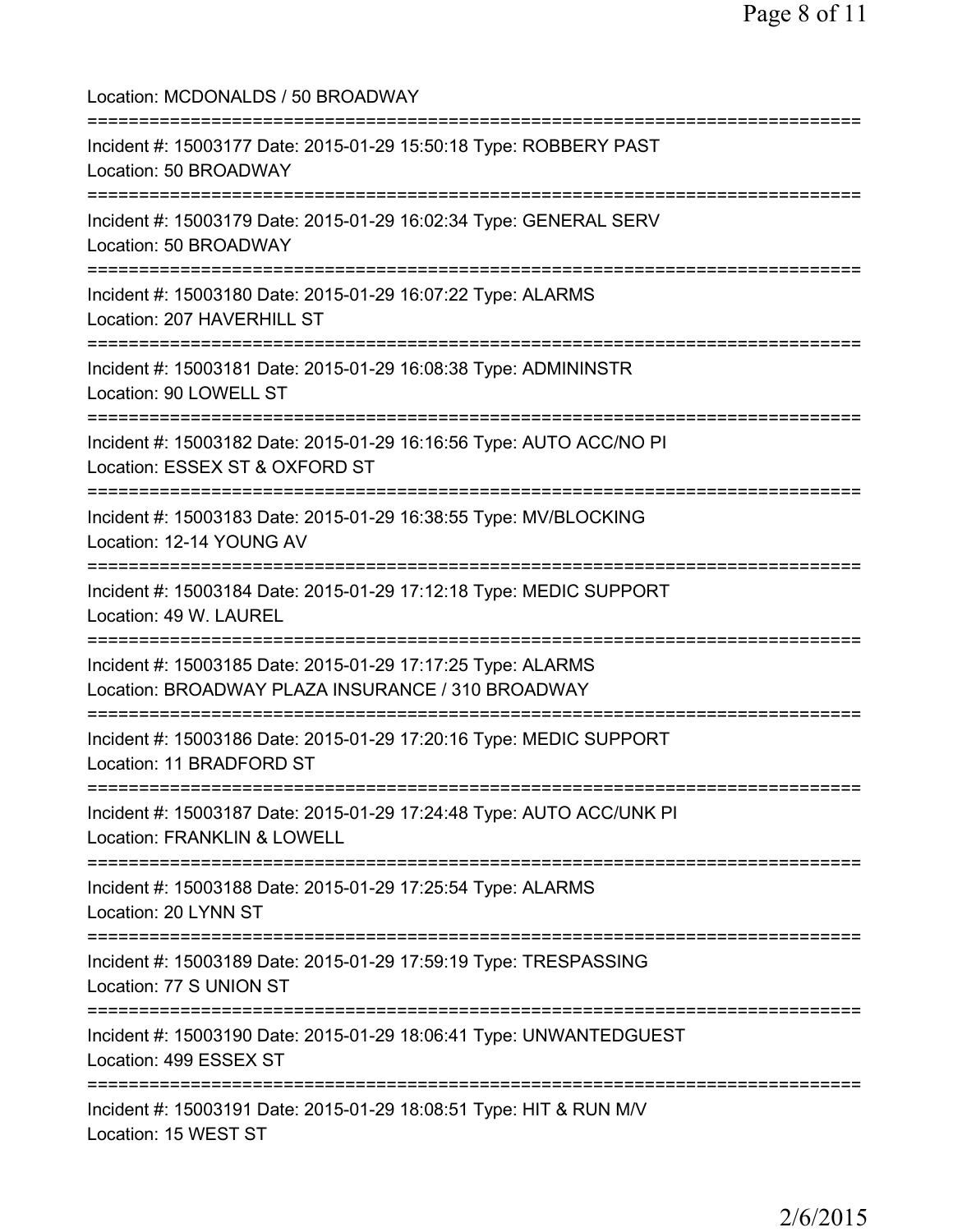| Incident #: 15003192 Date: 2015-01-29 18:24:05 Type: HIT & RUN PRO<br>Location: HAVERHILL & MAY       |
|-------------------------------------------------------------------------------------------------------|
| Incident #: 15003194 Date: 2015-01-29 18:24:36 Type: MEDIC SUPPORT<br>Location: 87 SUMMER ST          |
| Incident #: 15003193 Date: 2015-01-29 18:24:39 Type: TRESPASSING<br>Location: 77 S UNION ST           |
| Incident #: 15003195 Date: 2015-01-29 18:28:45 Type: SPECIAL CHECK<br>Location: HAVERHILL ST & MAY ST |
| Incident #: 15003196 Date: 2015-01-29 18:31:32 Type: MV/BLOCKING<br>Location: 166 ESSEX ST            |
| Incident #: 15003197 Date: 2015-01-29 18:31:36 Type: ANIMAL COMPL<br>Location: COMMON ST & JACKSON ST |
| Incident #: 15003198 Date: 2015-01-29 18:39:01 Type: ALARMS<br>Location: 37 E PLEASANT ST             |
| Incident #: 15003199 Date: 2015-01-29 18:46:02 Type: MV/BLOCKING<br>Location: 455 HAVERHILL ST        |
| Incident #: 15003200 Date: 2015-01-29 18:52:21 Type: ALARM/BURG<br>Location: 13 NEWBURY ST            |
| Incident #: 15003201 Date: 2015-01-29 18:55:06 Type: MV/BLOCKING<br>Location: 170 COMMON ST           |
| Incident #: 15003202 Date: 2015-01-29 18:57:07 Type: 209A/SERVE<br>Location: 209 CARLETON ST          |
| Incident #: 15003203 Date: 2015-01-29 19:19:29 Type: MV/BLOCKING<br>Location: 24 BROOK ST             |
| Incident #: 15003204 Date: 2015-01-29 19:25:27 Type: TOW OF M/V<br>Location: 383 HAVERHILL ST         |
| Incident #: 15003205 Date: 2015-01-29 19:32:19 Type: LOUD NOISE<br>Location: 95 FARNHAM ST            |
|                                                                                                       |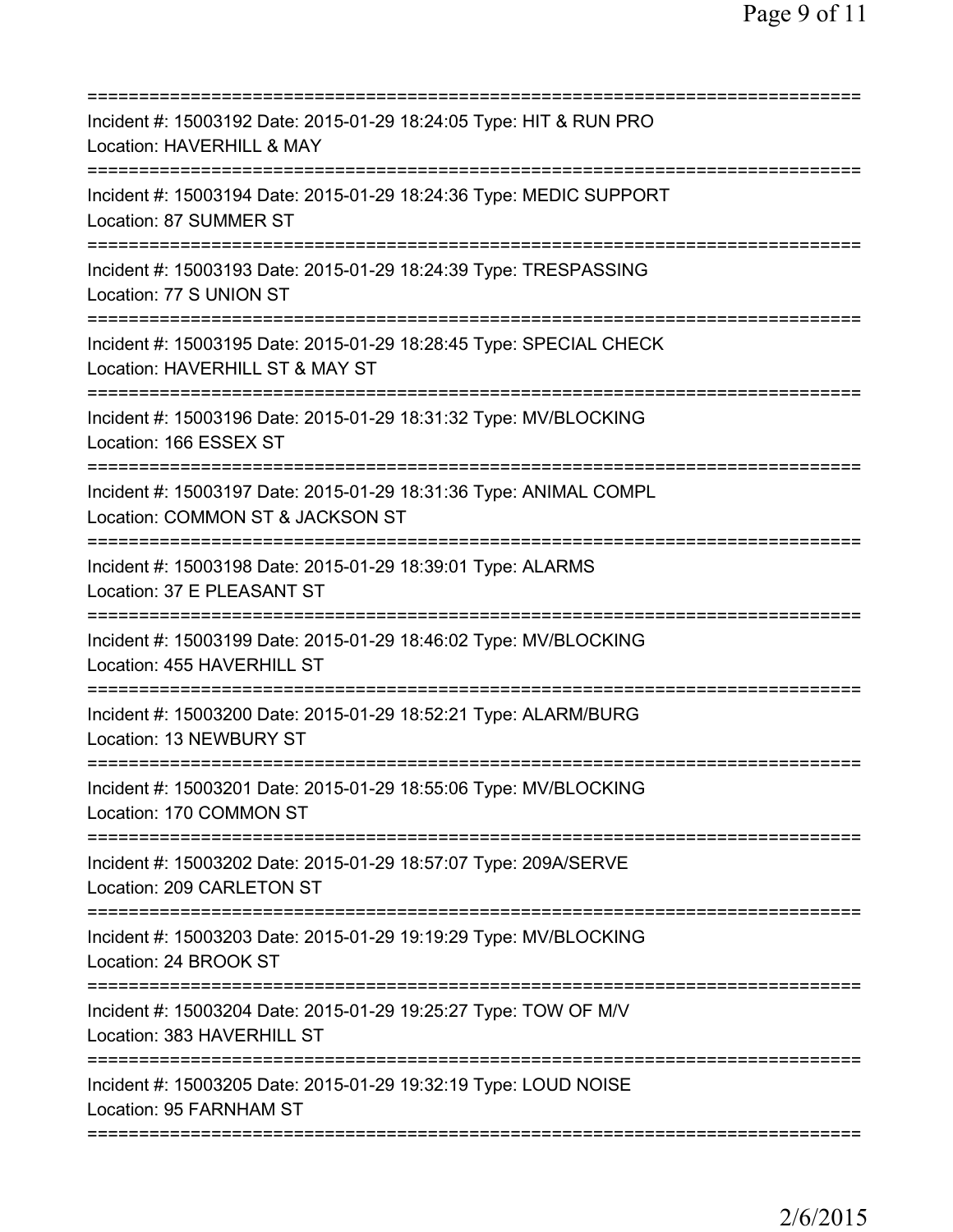| Incident #: 15003206 Date: 2015-01-29 19:49:49 Type: SUS PERS/MV<br>Location: 383 HAVERHILL ST                                      |
|-------------------------------------------------------------------------------------------------------------------------------------|
| ====================<br>Incident #: 15003207 Date: 2015-01-29 20:02:01 Type: GENERAL SERV<br>Location: 499 HAVERHILL ST FL 1        |
| Incident #: 15003208 Date: 2015-01-29 20:11:48 Type: KEEP PEACE<br>Location: 54 MANCHESTER ST                                       |
| Incident #: 15003209 Date: 2015-01-29 20:28:35 Type: MEDIC SUPPORT<br>Location: 5 PROSPECT CT                                       |
| Incident #: 15003210 Date: 2015-01-29 20:54:07 Type: SUS PERS/MV<br>Location: DAVIS ST & GROTON ST                                  |
| =========================<br>Incident #: 15003211 Date: 2015-01-29 20:56:41 Type: HIT & RUN M/V<br>Location: FERN ST & LAWRENCE ST  |
| Incident #: 15003212 Date: 2015-01-29 21:13:38 Type: DOMESTIC/PROG<br>Location: BEACON & ANDOVER                                    |
| Incident #: 15003213 Date: 2015-01-29 21:28:54 Type: MV/BLOCKING<br>Location: 14 SUMMIT AV                                          |
| Incident #: 15003214 Date: 2015-01-29 21:33:07 Type: GEN OFFENCES<br><b>Location: ALMA ST</b>                                       |
| -------------------<br>Incident #: 15003215 Date: 2015-01-29 21:38:26 Type: TOW OF M/V<br>Location: 81 OAK ST                       |
| Incident #: 15003216 Date: 2015-01-29 21:56:30 Type: HIT & RUN M/V<br>Location: TD BANKNORTH MA / 305 S BROADWAY                    |
| Incident #: 15003217 Date: 2015-01-29 22:03:08 Type: MAN DOWN<br>Location: HAVERHILL ST & MORTON ST                                 |
| Incident #: 15003218 Date: 2015-01-29 22:13:37 Type: DISTURBANCE<br>Location: FROSTY MUG / 275 MERRIMACK ST                         |
| =================================<br>Incident #: 15003219 Date: 2015-01-29 22:18:19 Type: MV/BLOCKING<br>Location: 108 GREENWOOD ST |
| Incident #: 15003220 Date: 2015-01-29 22:53:40 Type: M/V STOP                                                                       |